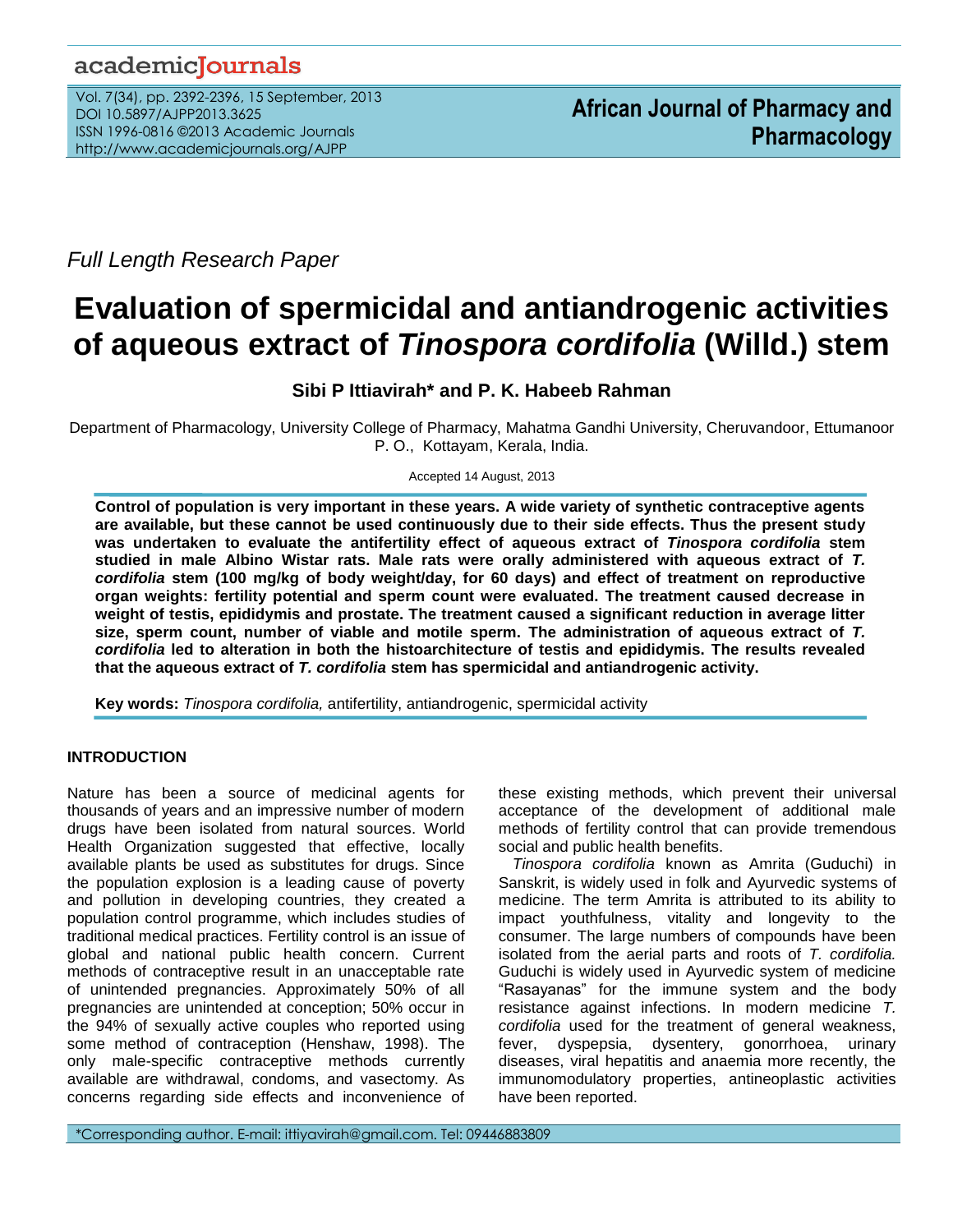#### **MATERIALS AND METHODS**

#### **Collection of plant material**

The fresh plant was collected from University College of Pharmacy, Cheruvandoor campus, Ettumanoor during the month of February. The same were botanically identified, confirmed and authenticated by Mr. Jobi Paul, Department of Environmental Science, MG University, Athirampuzha. The voucher number is 1104.

#### **Preparation of extract**

The fresh stems of *T. cordifolia* were washed with water and cut into small pieces, air dried for 10 days and the dried materials were powdered and subjected for extraction procedure. *T. cordifolia* stem powder was immersed in aqueous solution in a 5000 ml flat bottom flask and was cold extracted for 7 days with occasional shaking and warming. At the end of the 7th day, the clear filtrate was obtained by filtering through a Buchner funnel. The filtrate was further concentrated by vacuum distillation, cooled, transferred into a Petri dish and dried in an oven at 60°C for a period of 5 min. Finally, the aqueous extract was kept in desiccators for 15 days to remove the excessive moisture and was used for further studies (Kokate, 2000).

#### **Animals**

Healthy adult Wistar albino rats, weighing about 150 to 220 g obtained from the registered animal house of University College of Pharmacy, Cheruvandoor campus, MG University, Kottayam were used for the study. The study was approved by the Institutional Animal Ethical Committee, University College of Pharmacy, Cheruvandoor Campus [014/MPH/UCP/CVR/12].

#### **Experimental design**

The daily dose of the plant extract was freshly dissolved in normal saline and orally administered to each experimental animal every morning for 60 days. Each group contained 6 animals each.

#### **For antifertility activity**

Group I: Control rat received normal saline and Group II: Test received 100 mg/kg of aqueous extract of *T. cordifolia* stem.

#### **For antiandrogenic activity**

Group I: Control rat received normal saline, Group II: Test received 100 mg/kg of aqueous extract of *T. cordifolia* stem and Group III: Standard received 3 mg/kg of Flutamide.

#### **Antifertility activity**

After the termination of experiment all the male rats in each group were paired individually with two fertile females. Success of mating was confirmed by the presence of sperm in vaginal smear of mated rats. The average litter size was recorded (Revathy et al., 2010).

#### **Antiandrogenic activity**

The saline, test compound, standard are dissolved in sesame oil.

They received 0.9% saline, 100 mg/kg of *T. cordifolia* aqueous extract, and 3 mg/kg (Tinwell et al., 2007) of Flutamide, respectively. The treatment continued for 60 days, and on the 60th day, the animals are sacrificed. The weight of sex organs was compared with the weight of control group (Ravinthranath et al., 1996).

#### **Estimation of sperm motility and count**

The spermatozoa were obtained by making small cuts in caudate epididymis and vas deferens placed in 1 ml of modified Krebs Ringer bicarbonate buffer (pH 7.4). The sperm suspension was evaluated for sperm count, percent motility. The sperm count was determined under a Neubauer heamocytometer.

#### **Statistical analysis**

Statistical analysis was performed by using 'Graph pad prism 6' software by one way analysis of variance (ANOVA) followed by Dunnet's multiple comparison tests. All data were expressed as Mean±standard error of mean (SEM), P<0.05 was considered as statistically significant.

# **RESULTS**

The percentage yield of the extract was calculated to be 6.6% w/w.

# **Fertility test**

Control as well as aqueous extract treated rats mated with female rats. All the female rats that mated with the control male rats delivered litters, whereas only two of these 12 female rats that mated with test male rats delivered litters.

#### **Effect of treatment on weight of testis**

Weight of testis in test group was significantly reduced when compared with the control group, weight reduction was more marked in standard, that is, Flutamide treated group (Figure 1).

# **Effect on weight of epididymis**

Weight of epididymis in test group was significantly reduced when compared with the control group, weight reduction was more marked in standard, that is, flutamide treated group (Figure 2).

#### **Effect on weight of prostate**

Weight of prostate (mg) in test group was significantly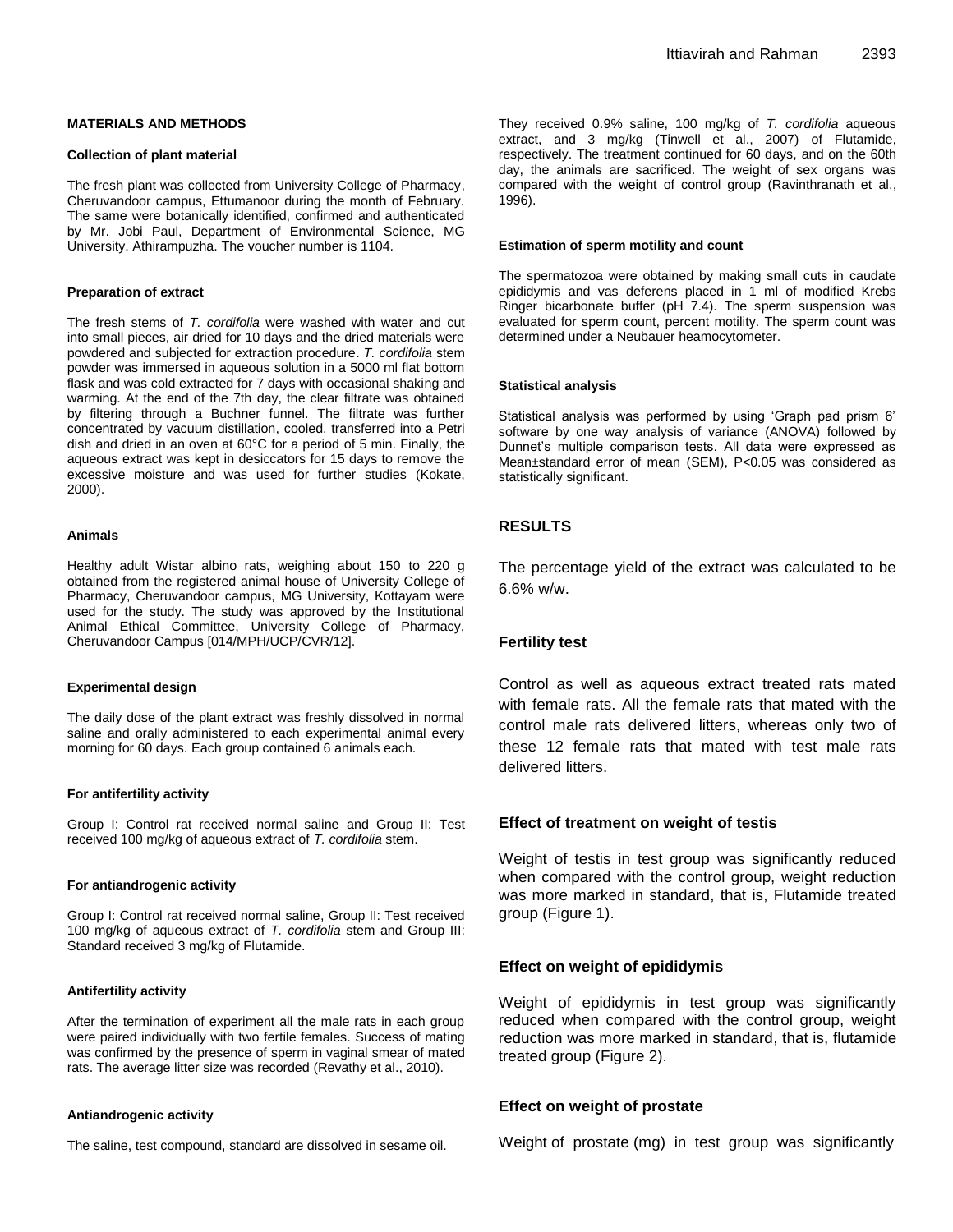

**Figure 1.** Effect of treatment on weight of testis.



**Figure 2.** Effect of treatment on weight of epididymis



**Figure 3.** Effect of treatment on weight of prostate.

**Table 1.** Effect of treatment on sperm count (Mean±SEM).

| <b>Treatment group</b> | No. of sperm in 10 <sup>6</sup> /ml |
|------------------------|-------------------------------------|
| Control                | $29.17 \pm 3.51$                    |
| Test                   | $14.17 \pm 2.85$                    |
| Standard               | $9.33 + 2.35$                       |

**Table 2.** Effect of treatment on sperm motility (Mean±SEM).

|          | Treatment No. of motile sperms in 10 <sup>6</sup> /ml |
|----------|-------------------------------------------------------|
| Control  | $19.83 \pm 1.80$                                      |
| Test     | $3.5 \pm 0.90$                                        |
| Standard | $2.02 + 0.32$                                         |

reduced when compared with the control group, weight reduction was more marked in standard, that is, Flutamide treated group (Figure 3).

#### **Effect of treatment on sperm count**

The sperm count in the treated group was significantly reduced when compared with the control. The reduction was more marked in standard treated group (Table 1).

#### **Effect of treatment on sperm motility**

The sperm count in the treated group was significantly reduced when compared with the control. The reduction was more marked in standard treated group (Table 2).

#### **Effect of treatment on histology of testis**

Effect of treatment caused degenerative changes in histology of testis and epididymis (Figures 4 to 7).

The study of cross sections of controls epididymis revealed that the majority of the tubules of ductus epididymis were compactly arranged, but both in the test and standard groups, degeneration of tubules were seen, and the degeneration more marked in standard group.

# **DISCUSSION**

The decrease in fertility potential that was reported in male rats treated with aqueous extract has been attributed to decreased sperm count, impairment in sperm motility and viability. The treated group shows significant reduction in litter size and most of the rats do not produce any litters. The findings of the present study indicated that the aqueous extract of *T. cordifolia* could significantly alter the fertility potential of male rats. The anti-fertility activity was evaluated on the basis of the effect of extract on litter size, spermatogenesis, and effect on organ weight and histo-morphological examination. The group which received aqueous extract for 60 days showed marked decrease in the epididymal sperm count. The decrease in the sperm may be due to the hormonal activity of the extract. Spermatogenesis, an sequential process of transformation of primary spermatogonia through a series of stages into the round spermatids which involves cell division through mitosis as well as meiosis (Krester et al., 1994).

The sperm have two principal attributes, motility and fertilizing ability which is prerequisite for fertilization; any negative impact on motility would seriously affect the fertilizing ability (Akbarsha et al., 2000). The sperm sample contains more than 20% of abnormal spermatozoa consider to be more infertile. Motility of the sperm is due to flagellar beat which in turn is dependent on microtubular apparatus of the flagella (Eddy et al., 2004). Sperms while leaving testis are not motile but show motility during their epididymal transit. The epididymis contribute to initiate motility by providing unique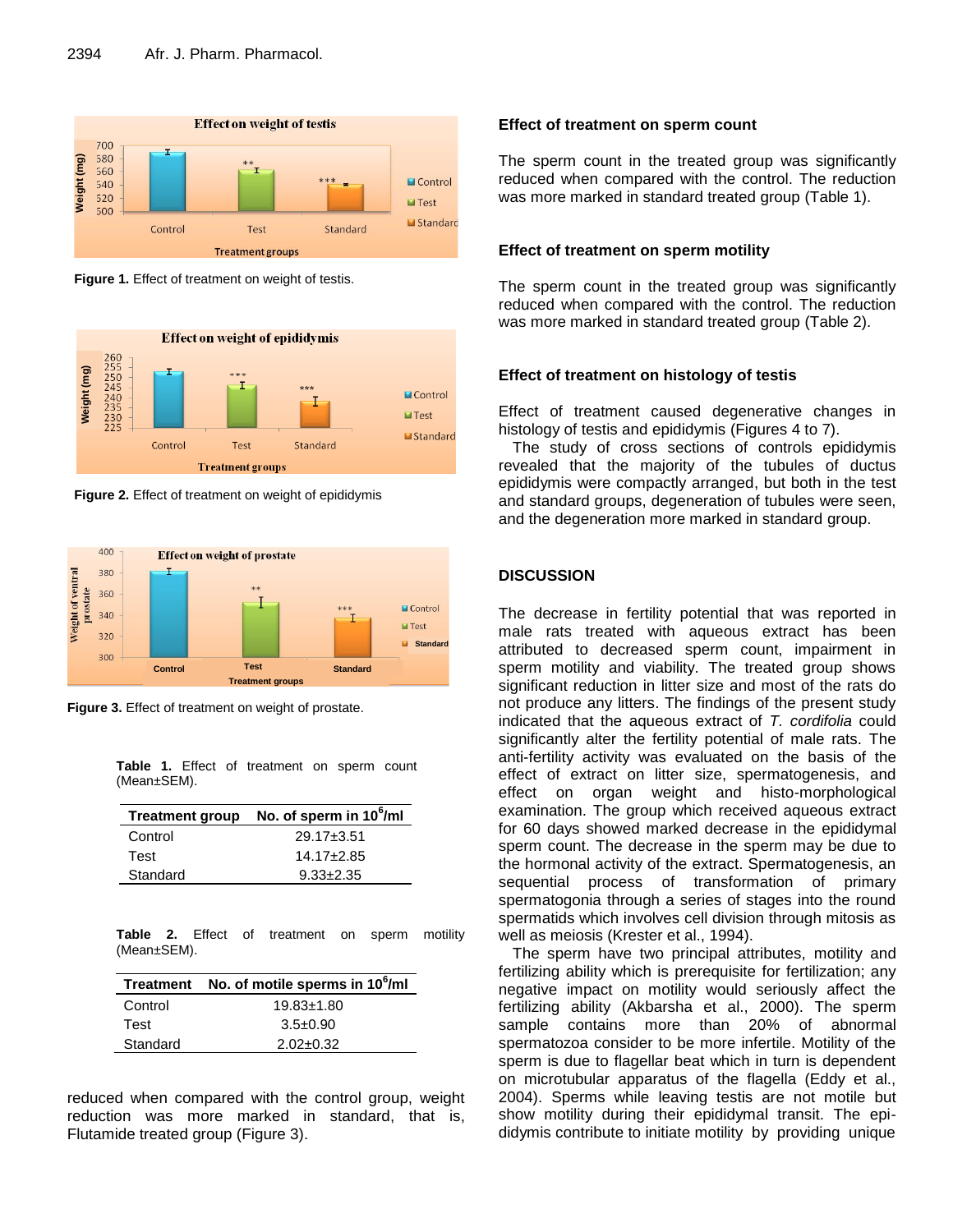

**Figure 4.** Effect of treatment on histology of three segments of epididymis.



**Figure 5.** Histology of caput-epididymis.



**Figure 6.** Histology of cauda-epididymis.



**Figure 7.** Histology of corpus-epididymis.